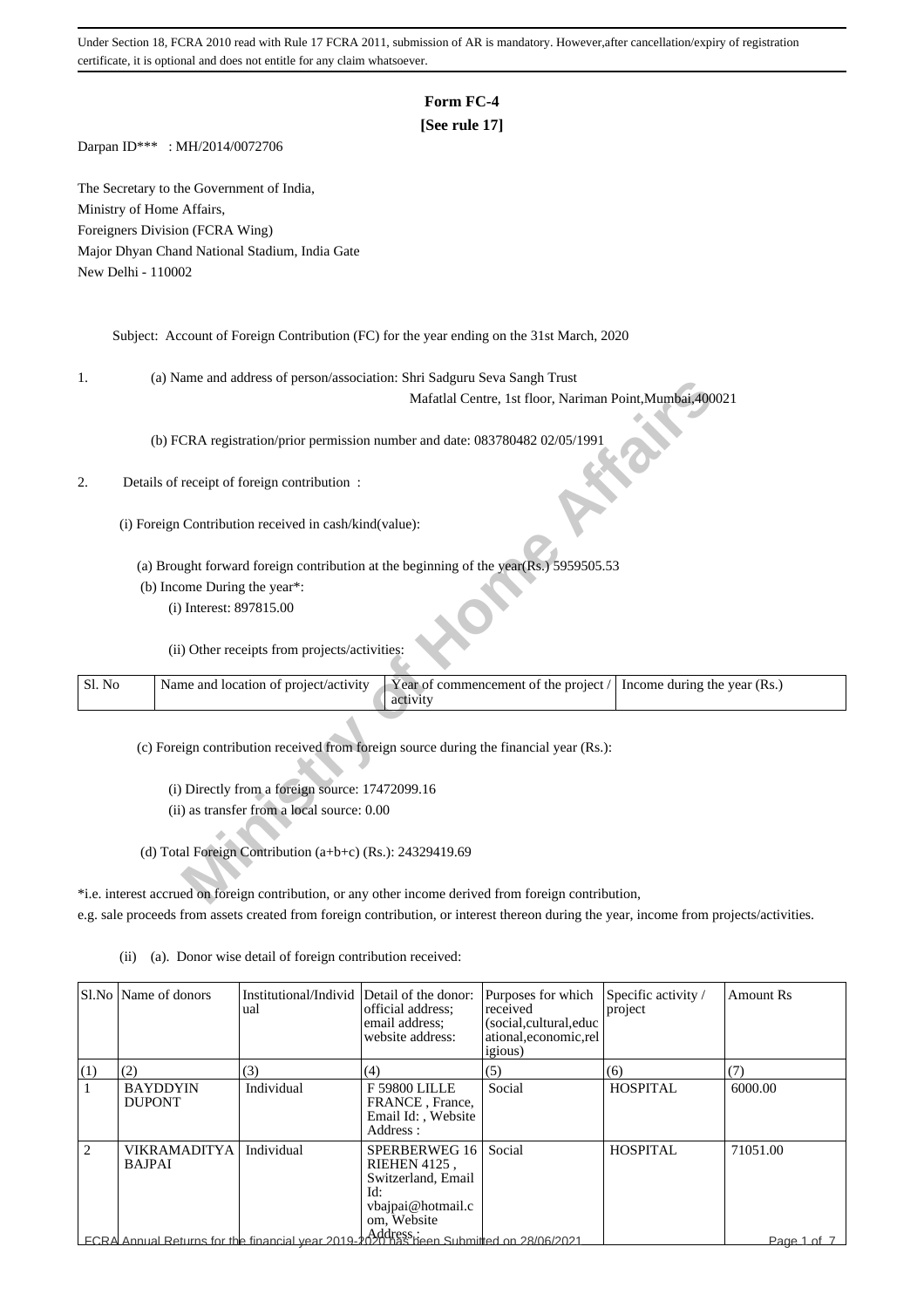|                | Sl.No Name of donors                                        | Institutional/Individ<br>ual | Detail of the donor:<br>official address:<br>email address:<br>website address:                                                                                  | Purposes for which<br>received<br>(social,cultural,educ<br>ational, economic, rel<br>igious) | Specific activity /<br>project | <b>Amount Rs</b> |
|----------------|-------------------------------------------------------------|------------------------------|------------------------------------------------------------------------------------------------------------------------------------------------------------------|----------------------------------------------------------------------------------------------|--------------------------------|------------------|
| 3              | <b>MANDAKINI</b><br>LAKHANI                                 | Individual                   | <b>8 KLTSON ROAD</b><br><b>BARNES</b><br><b>LONDON BW12</b><br>9H J UK, United<br>Kingdom, Email<br>Id: , Website<br>Address:                                    | Social                                                                                       | <b>HOSPITAL</b>                | 500000.00        |
| 4              | <b>MEHTA INS</b><br><b>AGENCY</b>                           | Institutional                | 175 W ABESCON<br><b>BLVD SUITE 12</b><br><b>ABSECON NJ</b><br>08201, New<br>Zealand, Email Id:,<br>Website Address:                                              | Social                                                                                       | <b>HOSPITAL</b>                | 621755.04        |
| 5              | <b>JANAKI NAIK</b>                                          | Individual                   | DL 14490574<br><b>WEST MAIN</b><br>EDNA TX 77957,<br>United States of<br>America, Email Id:<br>, Website Address:                                                | Social                                                                                       | <b>HOSPITAL</b>                | 21236.00         |
| 6              | <b>SHAH FAMILY</b><br><b>FOUNDATION</b>                     | Institutional                | 3401<br><b>WESTBERRY SQ</b><br><b>JOPLIN MO</b><br>64804USA, United<br>States of America,<br>Email Id:, Website<br>Address:                                      | Social                                                                                       | <b>HOSPITAL</b>                | 107100.00        |
| $\overline{7}$ | <b>NATIONAL</b><br><b>UNIVERSITY OF</b><br><b>SINGAPORE</b> | Institutional                | 21 LOWER KENT<br><b>RIDGE ROAD</b><br>SINGAPORE,<br>Singapore, Email<br>Id: Website<br>Address:                                                                  | Social                                                                                       | <b>HOSPITAL</b>                | 125718.00        |
| 8              | Royal<br>Commonwealth<br>Society                            | Institutional                | Commonwealth<br>House 55 58 Pall<br>Mall St James s<br>London, United<br>Kingdom, Email<br>Id: Website<br>Address:                                               | Social                                                                                       | <b>HOSPITAL</b>                | 1603982.00       |
| 9              | Seva Foundation                                             | Institutional                | 1786 FITH<br><b>STREET</b><br><b>BERKELEY CA</b><br>94710 USA,<br>United States of<br>America, Email Id:<br>. Website Address:                                   | Social                                                                                       | <b>HOSPITAL</b>                | 4969743.00       |
| 10             | <b>ORBIS</b><br><b>INERNATIONAL</b>                         | Institutional                | 520 8TH AVENUE<br>11TH FLOOR<br>NEW YORK NY<br>10018 USA,<br><b>United States of</b><br>America, Email Id:<br>, Website Address:<br>https://ind.orbis.org<br>/en | Social                                                                                       | <b>HOSPITAL</b>                | 2525117.00       |
| 11             | <b>KAMLESH J</b><br><b>PAREKH</b>                           | Individual                   | $718 - 468 - 3271,$<br>FLUSHING,<br>United States of<br>America, Email Id:<br>, Website Address:                                                                 | Social                                                                                       | <b>HOSPITAL</b>                | 10001.00         |
| 12             | R P UDESHI                                                  | Institutional                | 75 WOODBURY<br><b>ROAD EDISION</b><br>NJ 08820 2961<br>NEW JERSEY,<br>United States of<br>America, Email Id:<br>, Website Address:                               | Social                                                                                       | <b>HOSPITAL</b>                | 197038.54        |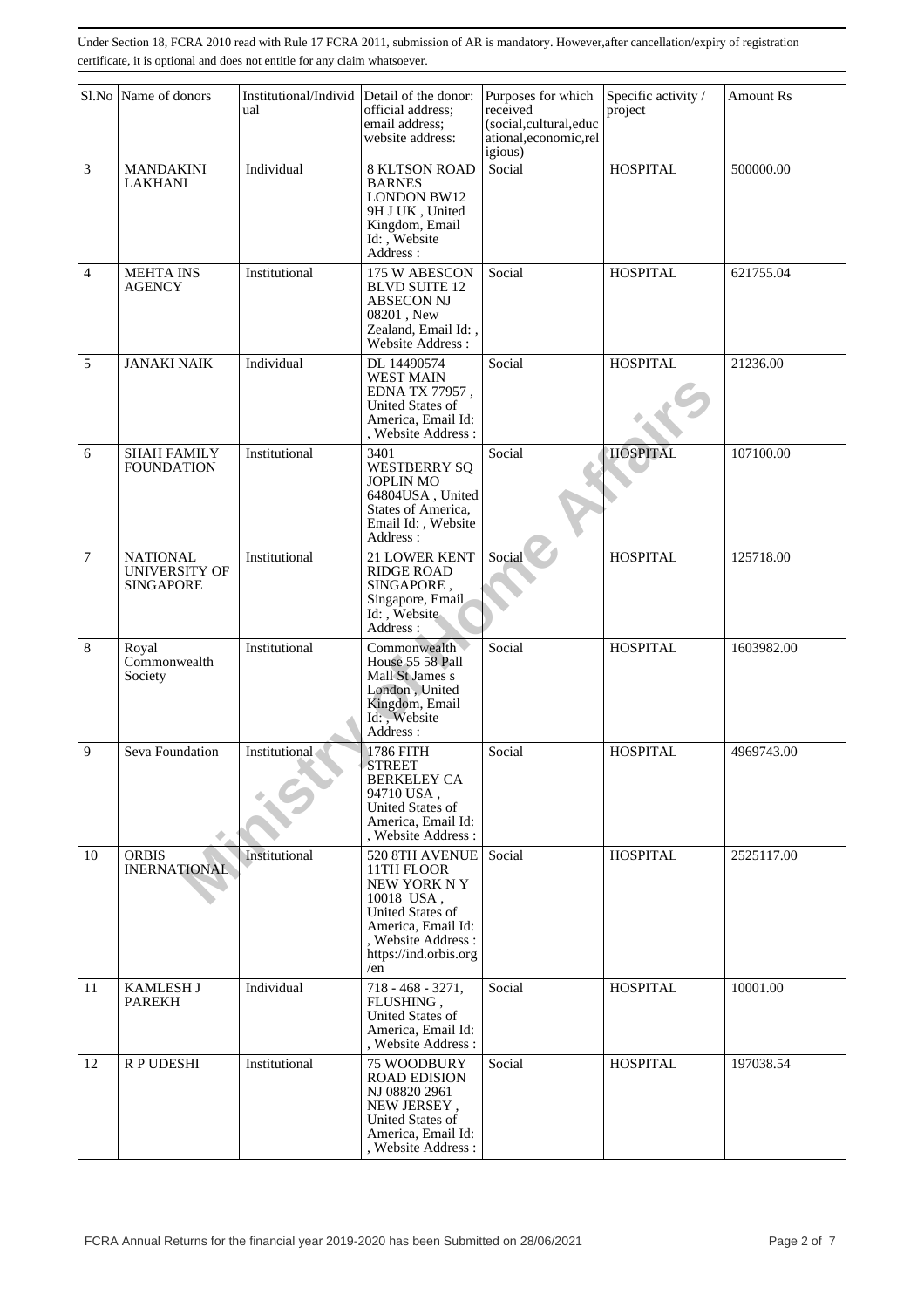|    | Sl.No Name of donors                                | Institutional/Individ<br>ual | Detail of the donor:<br>official address;<br>email address;<br>website address:                                                            | Purposes for which<br>received<br>(social,cultural,educ<br>ational,economic,rel<br>igious) | Specific activity /<br>project | <b>Amount Rs</b> |
|----|-----------------------------------------------------|------------------------------|--------------------------------------------------------------------------------------------------------------------------------------------|--------------------------------------------------------------------------------------------|--------------------------------|------------------|
| 13 | <b>SAMEER AND</b><br><b>JESMIN PATEL</b>            | Individual                   | <b>DUNKIN DOUNT</b><br>361 ROUTE 59<br><b>WEST NYACK</b><br>NY 10994, United<br>States of America,<br>Email Id:, Website<br>Address:       | Social                                                                                     | <b>HOSPITAL</b>                | 745280.90        |
| 14 | <b>GIRISH AND</b><br><b>KALPANA</b><br><b>PATEL</b> | Individual                   | <b>DUNKIN DOUNT</b><br>361 ROUTE 59<br>WEST NYACK<br>NY 10994, United<br>States of America,<br>Email Id:, Website<br>Address:              | Social                                                                                     | <b>HOSPITAL</b>                | 755071.90        |
| 15 | <b>SEEMA AND</b><br><b>AJAY PATEL</b>               | Individual                   | 486 PARK AVE,<br><b>FRANKLIN</b><br><b>LAKES N J 07417</b><br>, United States of<br>America, Email Id:<br>, Website Address:               | Social                                                                                     | <b>HOSPITAL</b>                | 141534.62        |
| 16 | SHAKUNTALA S<br>NANAKUL                             | Individual                   | PO BOR 24857<br>DUBAI, United<br>Arab Emirates,<br>Email Id:, Website<br>Address:                                                          | Social                                                                                     | <b>HOSPITAL</b>                | 1500000.00       |
| 17 | <b>RAMA KRISHNA</b><br>FOUNDATION                   | Institutional                | 294 DAKHURST<br><b>LANE UNIT A</b><br><b>ARCADIA CA</b><br>91007, United<br>States of America,<br>Email Id:, Website<br>Address:           | Social                                                                                     | <b>HOSPITAL</b>                | 1749440.00       |
| 18 | <b>MARUTI TRUST</b>                                 | Institutional                | <b>39 WARDENS</b><br>WALK<br><b>LEICESTER</b><br>FOREST EAST,<br>United Kingdom,<br>Email Id:, Website<br>Address:                         | Social                                                                                     | <b>HOSPITAL</b>                | 600000.00        |
| 19 | FEDERATION OF<br><b>INDIA ASSN</b>                  | Institutional                | 22 EAST<br><b>CAVALRY</b><br><b>DRIVE NEW</b><br>CITY NY 10956,<br>United States of<br>America, Email Id:<br>, Website Address :           | Social                                                                                     | <b>HOSPITAL</b>                | 707489.56        |
| 20 | PUSHPA PANKAJ<br><b>MADHAVANI</b>                   | Individual                   | 71 QUNIS GATE<br><b>NEWS</b><br><b>KENSINGTON</b><br><b>LONDON SW7</b><br>5QN LONDON,<br>United Kingdom,<br>Email Id:, Website<br>Address: | Social                                                                                     | <b>HOSPITAL</b>                | 15000.00         |
| 21 | <b>MAHESH K</b><br><b>TRIVEDI</b>                   | Individual                   | <b>65 CEDUR HILL</b><br>LN MEDIA PA<br>19063 USA,<br>United States of<br>America, Email Id:<br>, Website Address:                          | Social                                                                                     | <b>HOSPITAL</b>                | 33826.00         |
| 22 | HARSHA SHAH                                         | Individual                   | 75 WOODBUG<br><b>ROAD EDISON</b><br>NJ 08820, United<br>States of America,<br>Email Id:, Website<br>Address:                               | Social                                                                                     | <b>HOSPITAL</b>                | 465714.60        |

 (b) Cumulative purpose-wise (social, cultural, educational, economic, religious) amount of all foreign contribution donations received: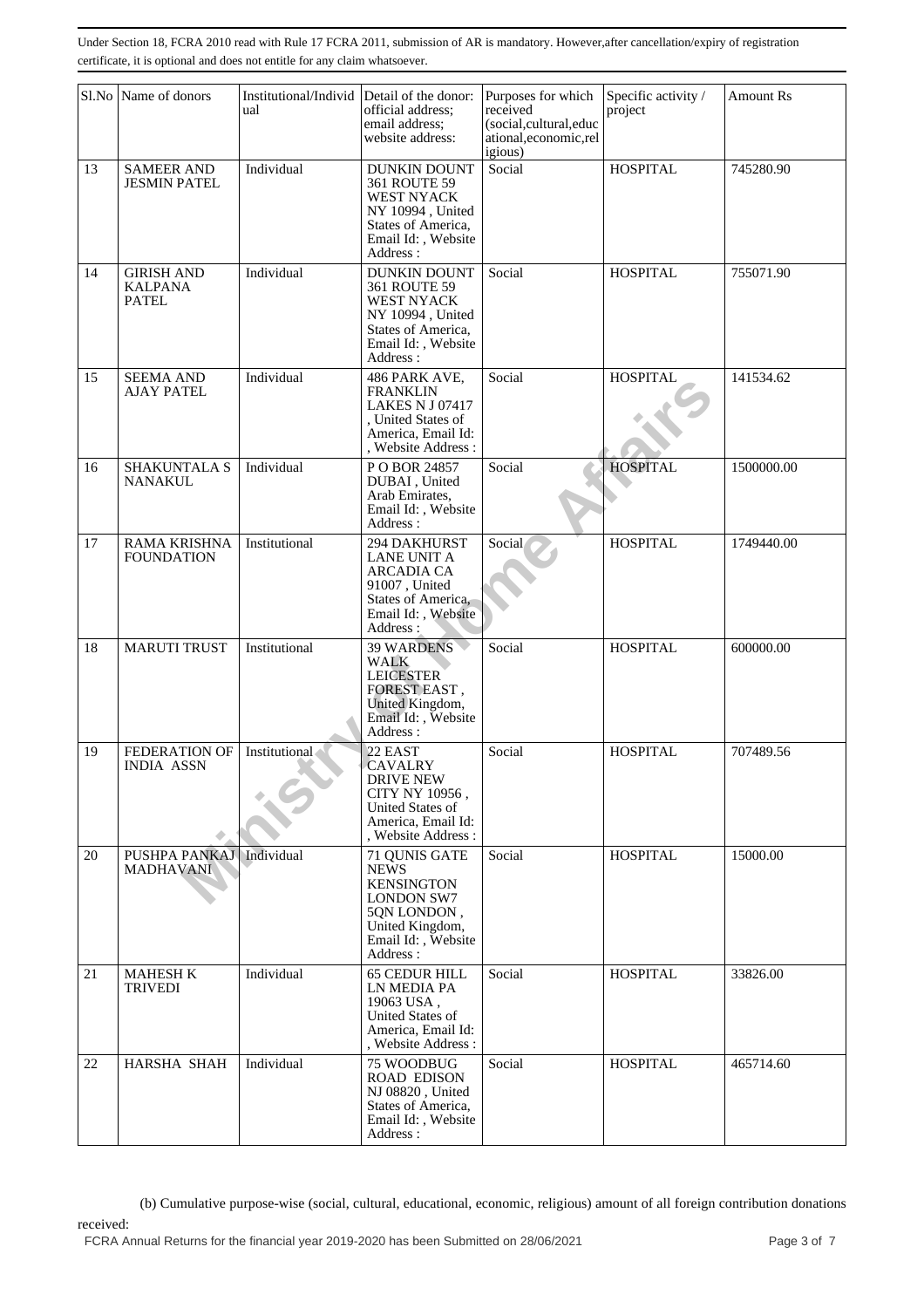| Sl.No | $\sqrt{ }$                               | moun.          |
|-------|------------------------------------------|----------------|
|       | $\sim$ $\sim$ $\sim$<br>$\sim$<br>Social | າດດເ<br>7. L O |

3. Details of Utilisation of foreign contribution:

(a) Details of activities/projects for which foreign contribution has been received and utilised (in rupees)

| ISI. No. | l Name of<br>  project/acti   ocation<br><b>V1tV</b> |     | Address/L Previous Balance |         | Receipt during the year Utilised |         |         |         | Balance |         |
|----------|------------------------------------------------------|-----|----------------------------|---------|----------------------------------|---------|---------|---------|---------|---------|
|          |                                                      |     | In cash                    | In Kind | In cash                          | In Kind | In cash | In Kind | In cash | In Kind |
|          | (2)                                                  | (3) | (4)                        | (5)     | (6)                              |         | (8)     | (9)     | (10)    | (11)    |

(b) Details of utilisation of foreign contribution:

- (A) the soverignty and integrity of india; or.
- (B) the security, strategic, scientific or economic interest of the state; or
- (C) the public interest; or

| :11136.50 | (i) Utilisation** for projects as per aims and objectives of the person/association(Rs.): $13260941.01$<br>(ii) Total administrative expenses as provided in rule 5 of the Foreign Contribution (Regulation) Rules, 2011 (Rs.) |                                                                                                       |                                           |                                  |  |  |  |  |
|-----------|--------------------------------------------------------------------------------------------------------------------------------------------------------------------------------------------------------------------------------|-------------------------------------------------------------------------------------------------------|-------------------------------------------|----------------------------------|--|--|--|--|
|           | (iii) Total utilisation of foreign contribution (Rs.) $(i+ii)$ : 13272077.51                                                                                                                                                   |                                                                                                       |                                           |                                  |  |  |  |  |
|           | ** It is affirmed that the utilisation of foreign contribution is not in contravention of the provisions contained in the Foreign                                                                                              |                                                                                                       |                                           |                                  |  |  |  |  |
|           | Contribution(Regulation) Act, 2010 (42 of 2010) and more particularly in section 9 and section 12 of the Act which, inter-alia, states that                                                                                    |                                                                                                       |                                           |                                  |  |  |  |  |
|           | the acceptance of foreign contribution is not likely to affect prejudicially:                                                                                                                                                  |                                                                                                       |                                           |                                  |  |  |  |  |
|           | (A) the soverignty and integrity of india; or.                                                                                                                                                                                 |                                                                                                       |                                           |                                  |  |  |  |  |
|           | (B) the security, strategic, scientific or economic interest of the state; or                                                                                                                                                  |                                                                                                       |                                           |                                  |  |  |  |  |
|           | (C) the public interest; or                                                                                                                                                                                                    |                                                                                                       |                                           |                                  |  |  |  |  |
|           | (D) freedom or fairness of election to any Legistature; or                                                                                                                                                                     |                                                                                                       |                                           |                                  |  |  |  |  |
|           | (E) friendly relations with any foreign state; or                                                                                                                                                                              |                                                                                                       |                                           |                                  |  |  |  |  |
|           |                                                                                                                                                                                                                                | (F) harmony between religious, racial, social, lingusitic or relgional groups, castes or communities. |                                           |                                  |  |  |  |  |
|           |                                                                                                                                                                                                                                |                                                                                                       |                                           |                                  |  |  |  |  |
|           | (c) Total purchase of fresh assets (Rs.)                                                                                                                                                                                       |                                                                                                       |                                           |                                  |  |  |  |  |
| Sl. No.   | Name of project/activity                                                                                                                                                                                                       | Details of fresh assets                                                                               | Objective of<br>acquiring fresh<br>assets | Cost of fresh assets<br>(In Rs.) |  |  |  |  |
| (i)       | Creation of Immovable assests                                                                                                                                                                                                  | <b>FURNITURE AND FIXTURES</b>                                                                         | <b>HOSPITAL AND</b><br><b>OFFICE USE</b>  | 324240.00                        |  |  |  |  |
|           | Total                                                                                                                                                                                                                          |                                                                                                       |                                           | 324240.00                        |  |  |  |  |
|           |                                                                                                                                                                                                                                |                                                                                                       |                                           |                                  |  |  |  |  |

 (d) Foreign contribution transferred to other person/associations before 29.09.2020 (The Foreign Contribution (Regulation) Amendment Act, 2020):

| Sl.<br>$\sim$<br>NO | ociation<br>- Nar<br>10000<br>$n\rho r$<br>.ne<br>$^{\rm O}$<br>me | Date<br>. | 7110SC | $\cdots$<br>\mour. |
|---------------------|--------------------------------------------------------------------|-----------|--------|--------------------|
| . .                 | $\tilde{\phantom{a}}$<br>$\sim$                                    |           |        | . .                |

(e) Total utilisation in the year (Rs.)(b+c+d) 13596317.51

### 4. Details of unutilised foreign contribution:

(i) Total foreign contribution invested in term Deposits (Rs.):

| Sr. No. | <b>Details</b>                                                                      | Total in Rs |           |
|---------|-------------------------------------------------------------------------------------|-------------|-----------|
|         | FiCRA AnnuabBeithigsbaraheefinenpoal year 2019-2020 has been Submitted 9533396/0021 |             | Page 4 of |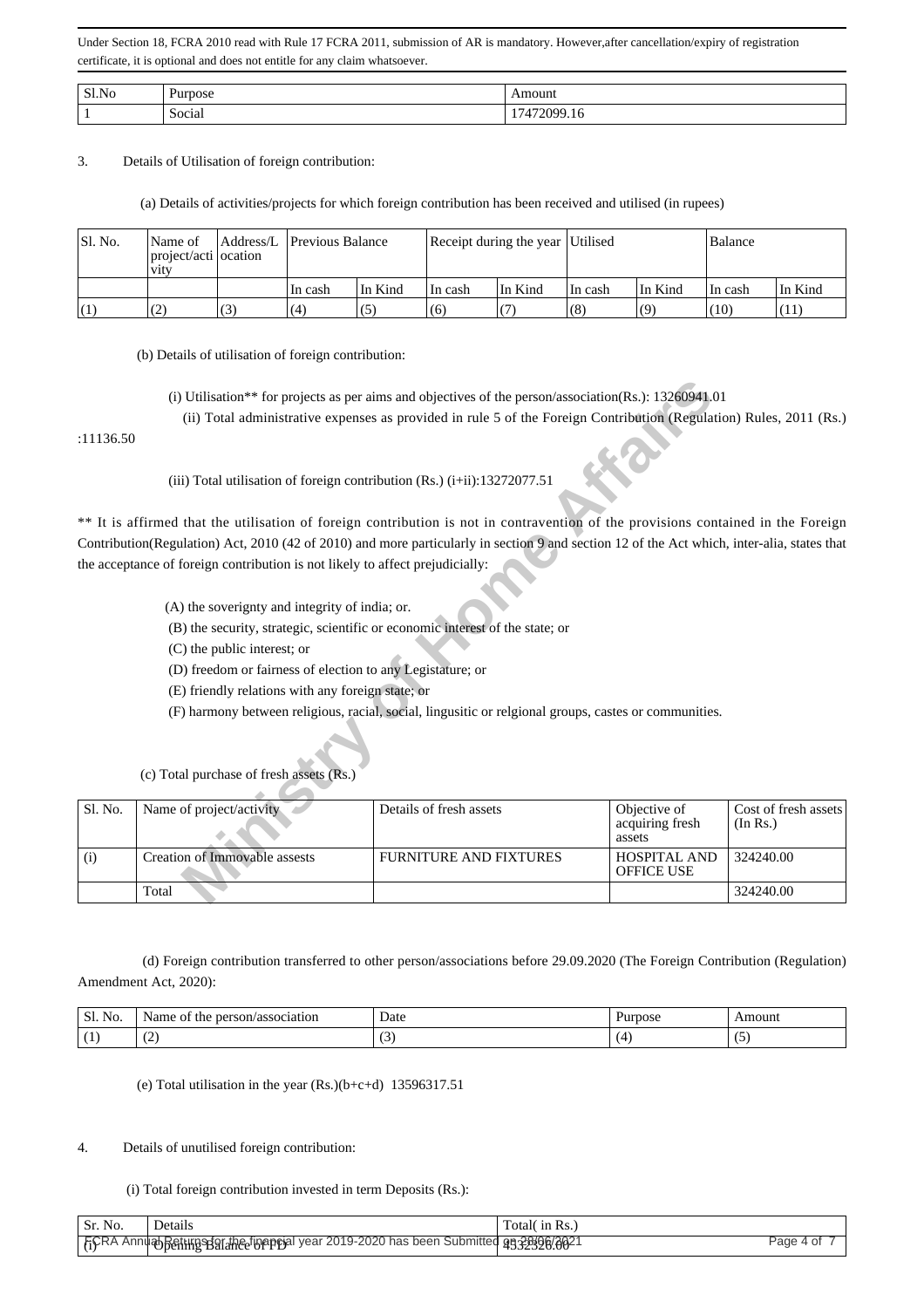| (ii)  | FD made during the year          | 0.00       |
|-------|----------------------------------|------------|
| (iii) | Less: realisation of previous FD | 0.00       |
|       | Closing balance of FD            | 4532326.00 |

(ii) Balance of unutilised foreign contribution, in cash/bank, at the end of the year(Rs):

- (a) Cash in hand: 0.00
- (b) in FC designated bank account: 524862.27
- (c) in utilisation bank account(s): 10208239.91
- 5. Details of foreigners as Key functionary/working/associated: 0
- 6. Details of land and building remained unutilised for more than two year:

| Sl. No. | land<br>and<br>building<br>.ocation<br>ΩŤ | vear of<br>acquisition | acquisition<br>Purpose<br>ОŤ | 11111111<br>111sat1on<br>Reason<br>$^{\prime}$ |
|---------|-------------------------------------------|------------------------|------------------------------|------------------------------------------------|
|         | $\sqrt{2}$                                | $\sim$                 |                              |                                                |

| Name of the<br>Bank           | <b>Branch Address</b><br>With pincode)  | Phone No.    | e-mail                                 | <b>IFSC</b> Code | Account number | Date of Opening<br>Account |
|-------------------------------|-----------------------------------------|--------------|----------------------------------------|------------------|----------------|----------------------------|
|                               |                                         | (3).         | (4)                                    | (5)              | (6)            |                            |
| <b>STATE BANK</b><br>OF INDIA | 11 Sansad Marg,<br>New Delhi 110<br>001 | 011-23374086 | fcra.00691@sbi.c   sbin0000691<br>0.1n |                  | XXXXXXX4685    | 28/06/2021                 |

(b) Details of another FCRA Account(if any,) for keeping or utilising (As on 31st March of the year ending)

| Name of the<br>Bank             | <b>Branch Address</b><br>With pincode)                                                                             | Phone No.    | e-mail                                                                                                                               | <b>IFSC</b> Code   | Account number        | Date of Opening<br>Account |
|---------------------------------|--------------------------------------------------------------------------------------------------------------------|--------------|--------------------------------------------------------------------------------------------------------------------------------------|--------------------|-----------------------|----------------------------|
| (1)                             | (2)                                                                                                                | $(3)$ .      | (4)                                                                                                                                  | (5)                | (6)                   | (7)                        |
| <b>STATE BANK</b><br>OF INDIA   | 11Sansad Marg,<br>New Delhi 110<br>001                                                                             | 011-23374086 | fcra.00691@sbi.c<br>o.in                                                                                                             | sbin0000691        | XXXXXX4685            | 28/06/2021                 |
| Name of the Bank                | <b>Branch</b>                                                                                                      | Phone No.    | (b) Details of another FCRA Account(if any,) for keeping or utilising (As on 31st March of the year ending)<br>e-mail                | <b>IFSC Code</b>   | <b>Account Number</b> | <b>Date of Opening</b>     |
|                                 | <b>Address</b> (with Pin<br>code)                                                                                  |              |                                                                                                                                      |                    |                       | <b>Account</b>             |
| (1)                             | (2)                                                                                                                | (3)          | (4)                                                                                                                                  | (5)                | (6)                   | (7)                        |
| <b>BANK OF</b><br><b>BARODA</b> | <b>RAM</b><br>MAHAL, 8, DINSH<br><b>AW VACHHA</b><br>ROAD, MUMBAI<br><b>MUMBAI</b><br><b>MAHARASHTRA</b><br>400020 | 022-22871687 | backba@bankofbar<br>oda.com                                                                                                          | <b>BARBOBACKBA</b> | 03820100003199        | 14/02/1991                 |
|                                 |                                                                                                                    |              |                                                                                                                                      |                    |                       |                            |
|                                 |                                                                                                                    |              |                                                                                                                                      |                    |                       |                            |
| Name of the                     | <b>Branch Address</b>                                                                                              |              | (c) Details of all utilisation bank accounts (if any) for utilisation of Foregin Contribution (As on 31st March of the year ending): | <b>IFSC</b> Code   |                       |                            |

| Name of the<br>Bank           | <b>Branch Address</b><br>With pincode)                                                          | Phone No.    | E-mail                           | <b>IFSC Code</b>   | Account No.         | Date of Opening<br>Account |
|-------------------------------|-------------------------------------------------------------------------------------------------|--------------|----------------------------------|--------------------|---------------------|----------------------------|
| (1)                           | (2)                                                                                             | (3).         | (4)                              | (5)                | (6)                 | (7)                        |
| <b>UNION BANK</b><br>OF INDIA | <b>GUNA</b><br><b>BRANCH</b><br>GUNA DIST<br>GUNA (MP),<br>GUNA, Madhya<br>Pradesh, Guna        | 07542-222239 | cbsguna@unionb<br>ankofindia.com | UBIN0541061        | XXXXXXXXX<br>XX2887 | 08/10/2007                 |
| UNION BANK<br>OF INDIA        | <b>GUNA</b><br><b>BRANCH</b><br><b>GUNA DIST</b><br>GUNA (MP).<br>GUNA, Madhya<br>Pradesh, Guna | 07542-222239 | cbsguna@unionb<br>ankofindia.com | <b>UBIN0541061</b> | XXXXXXXXX<br>XX2888 | 08/10/2007                 |
| <b>UNION BANK</b><br>OF INDIA | <b>GUNA</b><br><b>BRANCH</b><br><b>GUNA DIST</b><br>GUNA (MP),<br>GUNA, Madhya<br>Pradesh, Guna | 07542-222239 | cbsguna@unionb<br>ankofindia.com | <b>UBIN0541061</b> | XXXXXXXXX<br>XX2889 | 08/10/2007                 |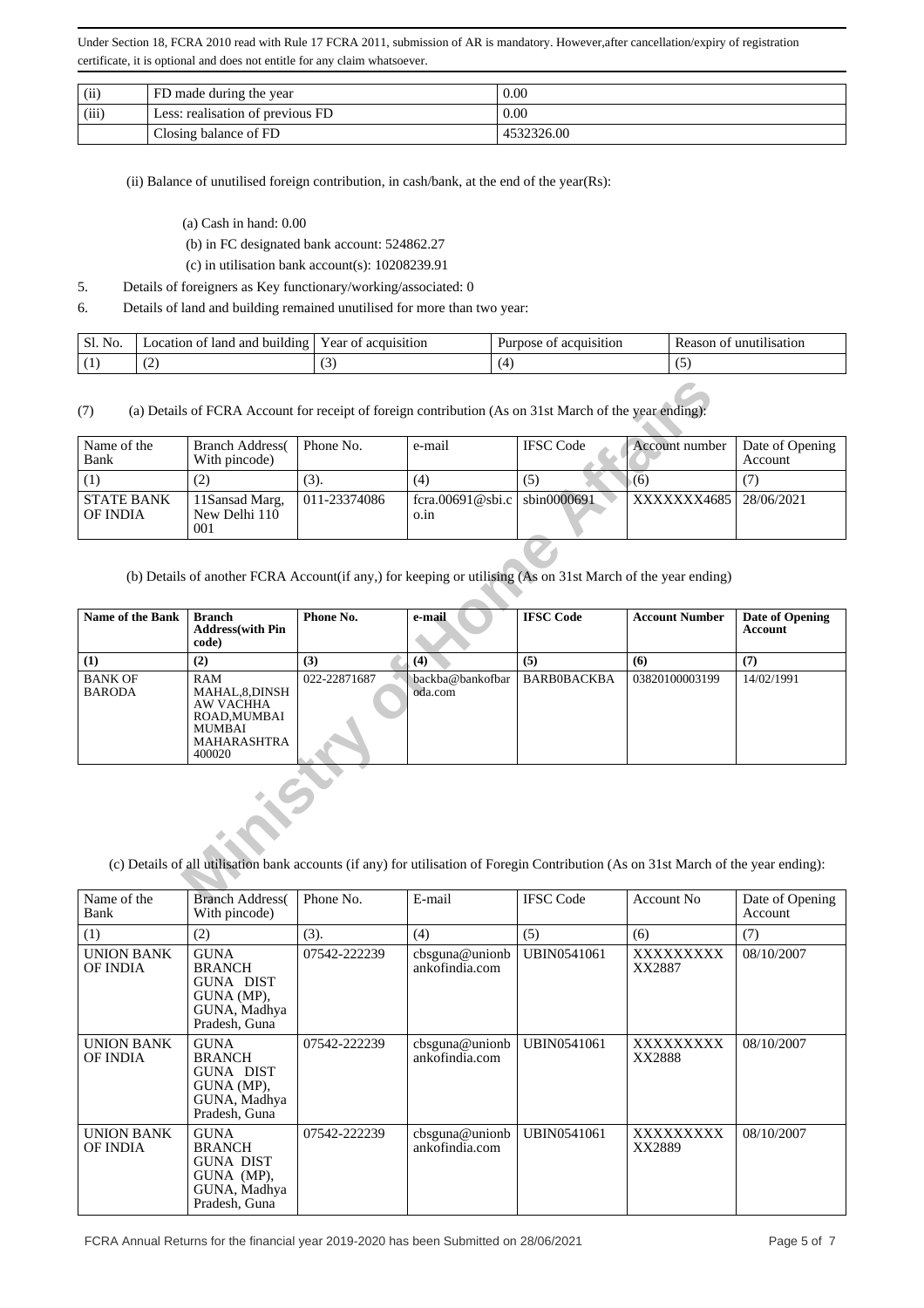| Name of the<br>Bank                  | <b>Branch Address</b> (<br>With pincode)                                                                                                                 | Phone No.  | E-mail                                    | <b>IFSC Code</b>   | Account No          | Date of Opening<br>Account |
|--------------------------------------|----------------------------------------------------------------------------------------------------------------------------------------------------------|------------|-------------------------------------------|--------------------|---------------------|----------------------------|
| <b>UNION BANK</b><br>OF INDIA        | <b>JANKIKUND</b><br><b>BRANCH</b><br><b>JANKIKUND</b><br><b>CHITRAKOOT</b><br><b>DIST SATNA</b><br>(MP), SATNA,<br>Madhya Pradesh,<br>Satna              | 8291773391 | cbsjankikund@u<br>nionbankofindia.<br>com | <b>UBIN0542148</b> | XXXXXXXXX<br>XX5599 | 30/11/2002                 |
| <b>UNION BANK</b><br>OF INDIA        | <b>JANKIKUND</b><br><b>BRANCH</b><br><b>JANKIKUND</b><br><b>CHITRAKOOT</b><br><b>DIST SATNA</b><br>(MP), SATNA,<br>Madhya Pradesh,<br>Satna <sup>1</sup> | 8291773391 | cbsjankikund@u<br>nionbankofindia.<br>com | <b>UBIN0542148</b> | XXXXXXXXX<br>XX5694 | 24/04/2003                 |
| <b>UNION BANK</b><br><b>OF INDIA</b> | <b>JANKIKUND</b><br><b>BRANCH</b><br><b>JANKIKUND</b><br><b>CHITRAKOOT</b><br><b>DIST SATNA</b><br>(MP), SATNA,<br>Madhya Pradesh,<br>Satna              | 8291773391 | cbsjankikund@u<br>nionbankofindia.<br>com | <b>UBIN0542148</b> | XXXXXXXXX<br>XX0207 | 18/03/2008                 |
| <b>UNION BANK</b><br><b>OF INDIA</b> | <b>JANKIKUND</b><br><b>BRANCH</b><br><b>JANKIKUND</b><br><b>CHITRAKOOT</b><br><b>DIST SATNA</b><br>(MP), SATNA,<br>Madhya Pradesh,<br>Satna              | 8291773391 | cbsjankikubd@u<br>nionbankofindia.<br>com | <b>UBIN0542148</b> | XXXXXXXXX<br>XX0615 | 25/11/2008                 |
| <b>UNION BANK</b><br>OF INDIA        | <b>JANKIKUND</b><br><b>BRANCH</b><br><b>JANKIKUND</b><br><b>CHITRAKOOT</b><br><b>DIST SATNA</b><br>(MP), SATNA,<br>Madhya Pradesh,<br>Satna              | 8291773391 | cbsjankikund@u<br>nionbankofindia.<br>com | UBIN0542148        | XXXXXXXXX<br>XX1571 | 17/03/2010                 |
| <b>UNION BANK</b><br><b>OF INDIA</b> | <b>JANKIKUND</b><br><b>BRANCH</b><br><b>JANKIKUND</b><br><b>CHITRAKOOT</b><br><b>DIST SATNA</b><br>(MP), SATNA,<br>Madhya Pradesh,<br>Satna              | 8291773391 | cbsjankikund@u<br>nionbankofindia.<br>com | UBIN0542148        | XXXXXXXXX<br>XX1572 | 17/03/2010                 |
| 8                                    | *Whether during the period under report:                                                                                                                 |            |                                           |                    |                     |                            |

| (i)     | any foreign contribution was transferred to any FCRA registered association?                                                                                      | No             |
|---------|-------------------------------------------------------------------------------------------------------------------------------------------------------------------|----------------|
| (ii)    | any foreign contribution was transferred to any Non FCRA registered<br>association?                                                                               | No             |
| (iii)   | any functionary of the Association has been prosecuted or convicted under the<br>law of the land?                                                                 | No             |
| (iv)    | any asset created out of foreign contribution is registered in names other than the No<br>name of Association?                                                    |                |
| (v)     | any domestic contribution has been created in any FCRA Account?                                                                                                   | No             |
| $(v_i)$ | the Association has received any foreign Contribution in an account other than<br>the designated FCRA receipt Account?                                            | No             |
| (vii)   | the Association has utilised foreign contribution for any purpose other than the<br>defined purposes in the FCRA certificate of registration or prior permission? | No             |
| (viii)  | the Association has invested any foreign contribution in any speculative activity<br>as defined in rule 4 of the Foreign Contribution (Regulation) Rules, 2011?   | N <sub>0</sub> |
| (ix)    | the Association or any of its functionary/office bearer has violated any of the<br>conditions as enumerated under sub-section (4) of section 12 of the Act?       | No             |
| (x)     | the Association has made expenditure on Administrative expenses exceeding 20<br>per cent of the foreign contribution received?                                    | No.            |
|         | (FORA Annual Returns for the Wrfaneshasedragguared zothas foreign contribution phasodreap pold out?                                                               | Yes            |